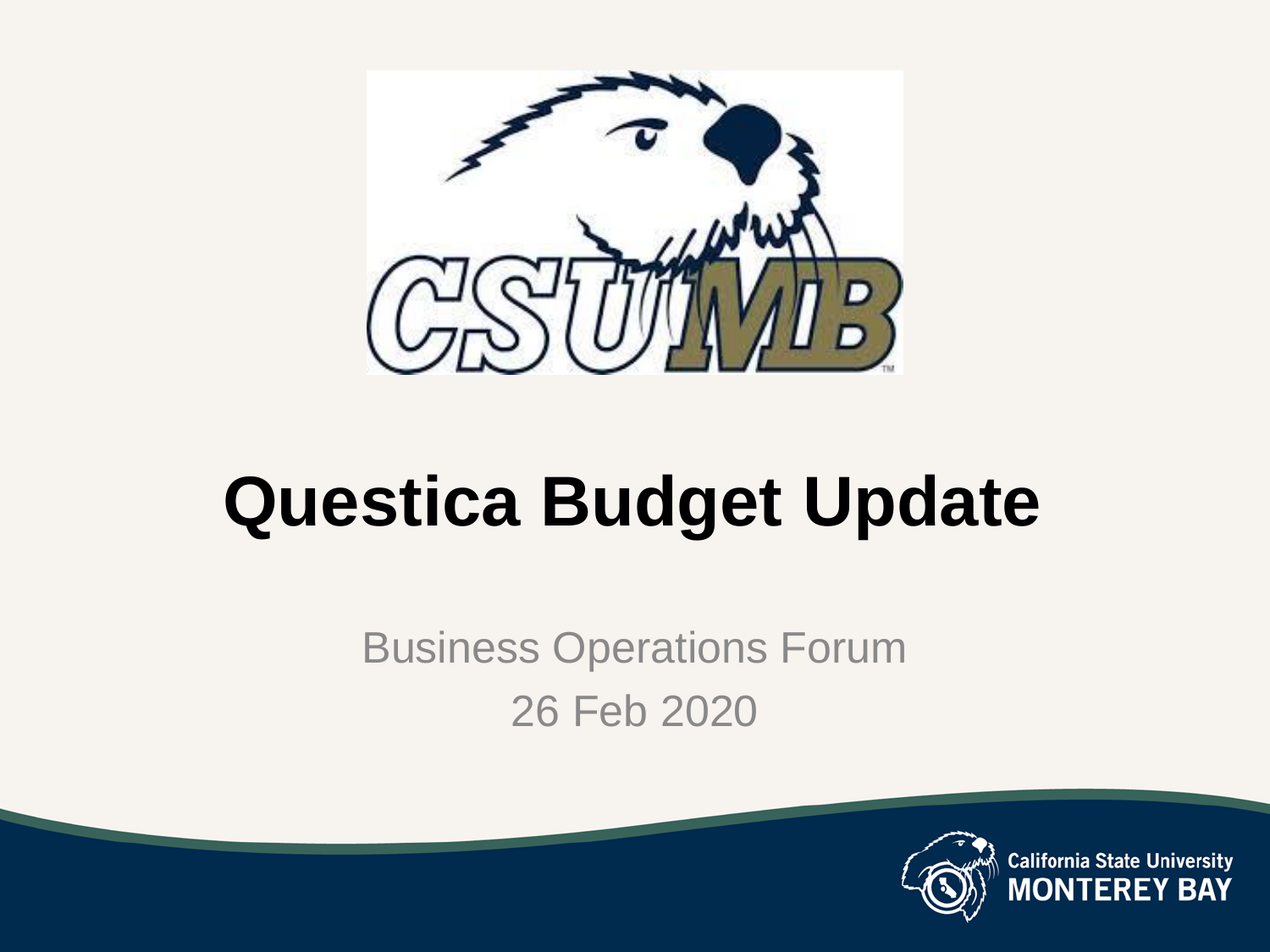#### **Our Rockstar!!!**



Dashboard Your account v

Search CSUMB

About Apply Cost & aid Academics Campus life Alumni Everything else



#### **Reyola, thank you for your service!**

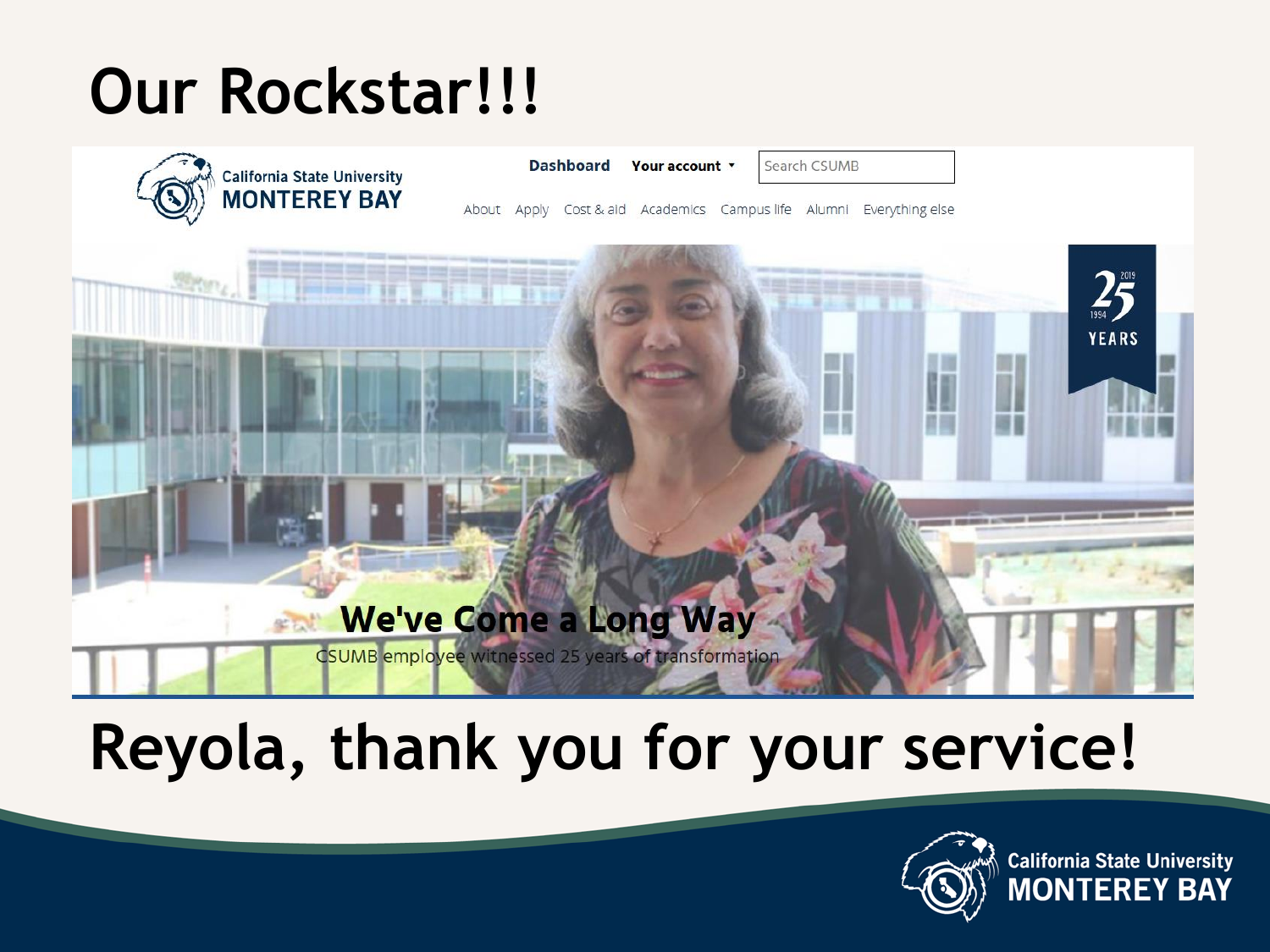#### **Agenda**

- **BOF Meeting Ground Rules** 
	- **Steve Mackey**
- Debbie Martin Introduction
	- Steve Mackey, Debbie Martin
- PaymentWorks
	- Art Evjen, Debbie Martin
- Questica Project Review
	- **Steve Mackey**
- Questica Budget Update
	- Yolanda Anglin

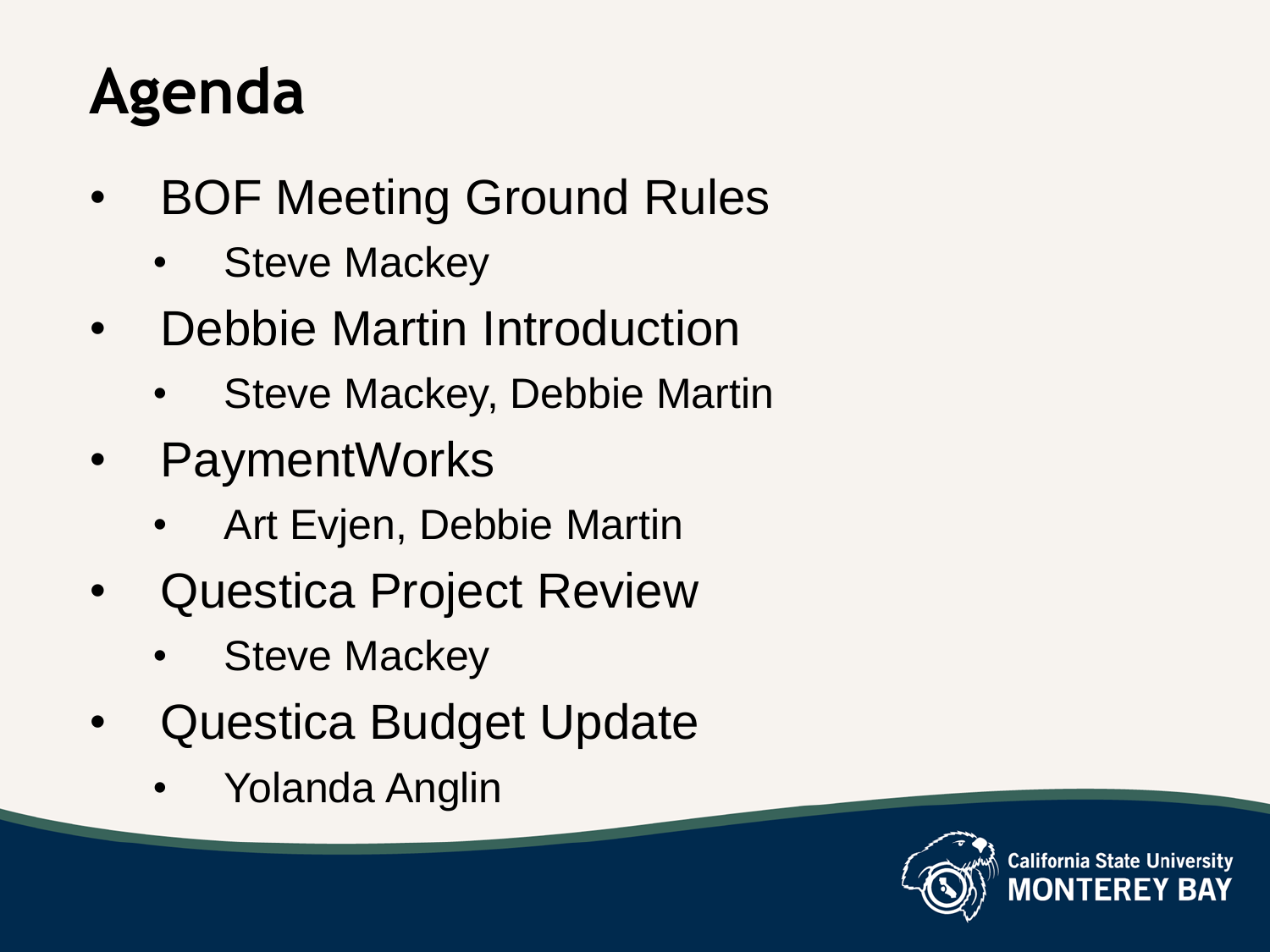# **BOF Meeting Ground Rules**

- BOF presentations design:
	- Presentation are designed and delivered toward live attendance, zoom second and video last
	- Zoom was added to allow people to still "attend" and not miss the information
	- Video of BOF meetings are available these are provided to allow people to go back and listen in.



California State Un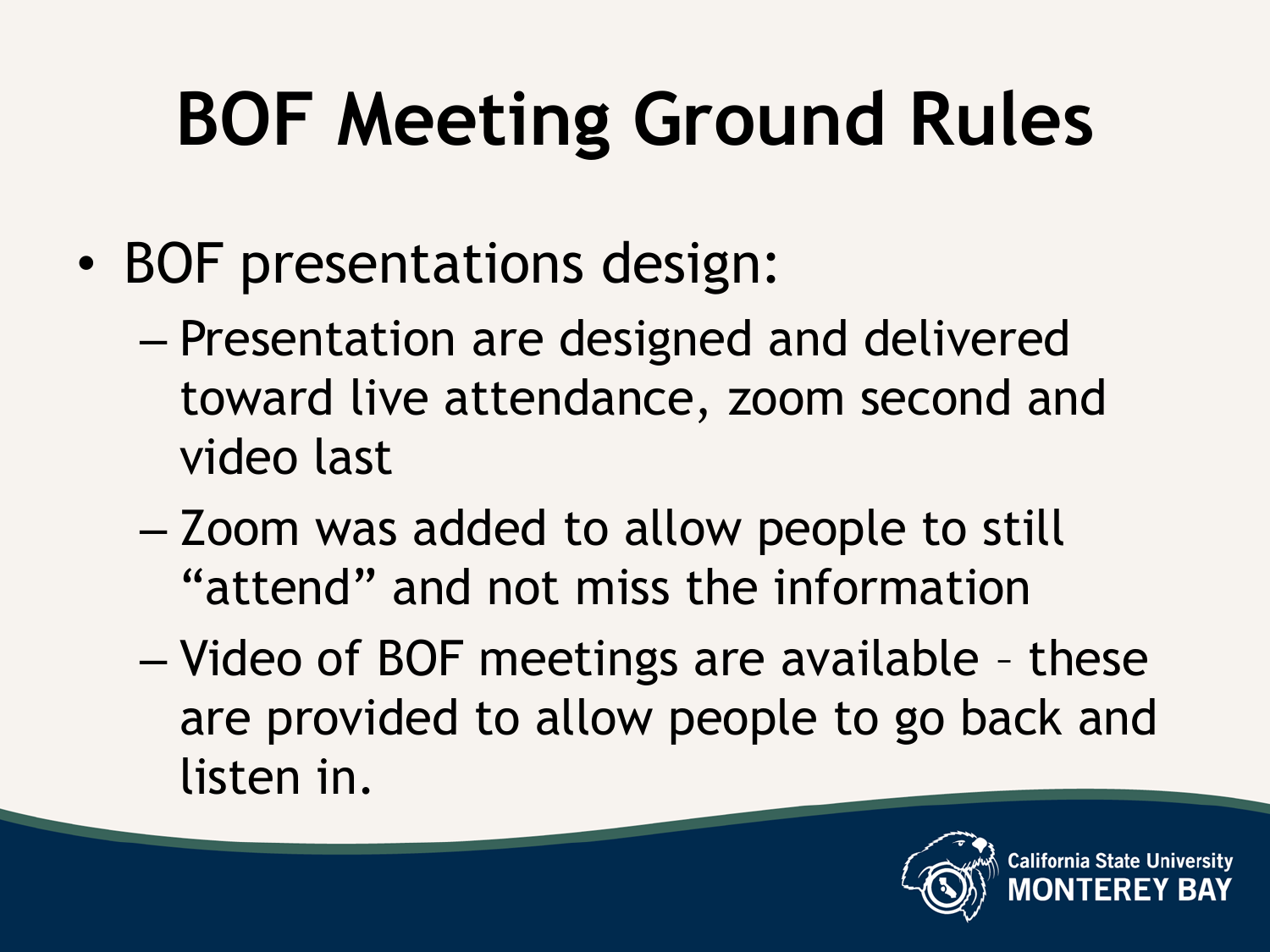# **BOF Meeting Ground Rules**

- The Zoom Experience:
	- Online presentation is a different type of delivery
	- But… There are live group actions inhibiting the effectiveness and usefulness
	- The Live attendees need to:
		- Allow presenters time to restate the question
		- 2-way conversations should be taken off-line
		- Chatter in the room must be kept to a minimum (train station effect)



`alifornia State U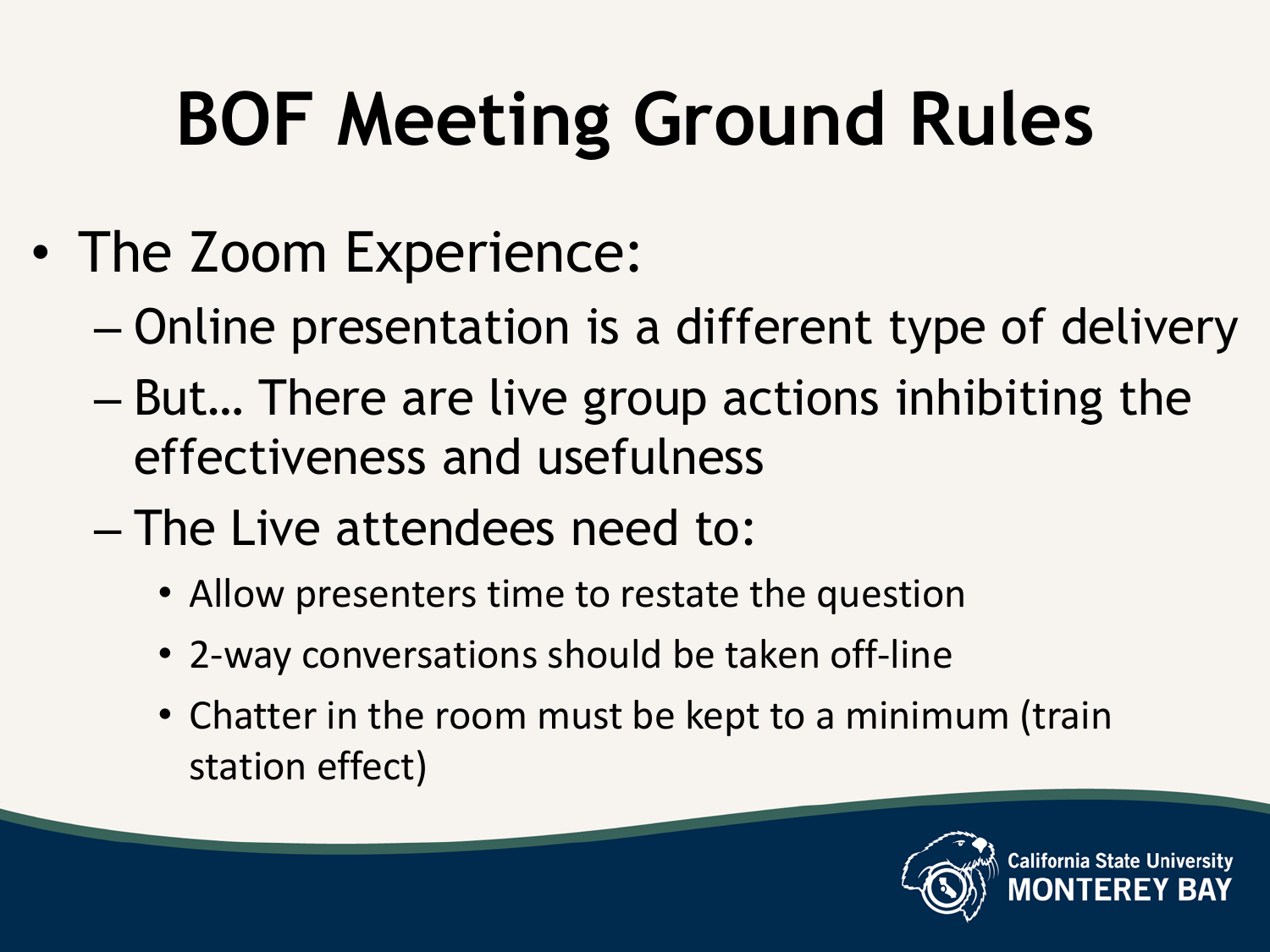## **Debbie Martin Introduction**

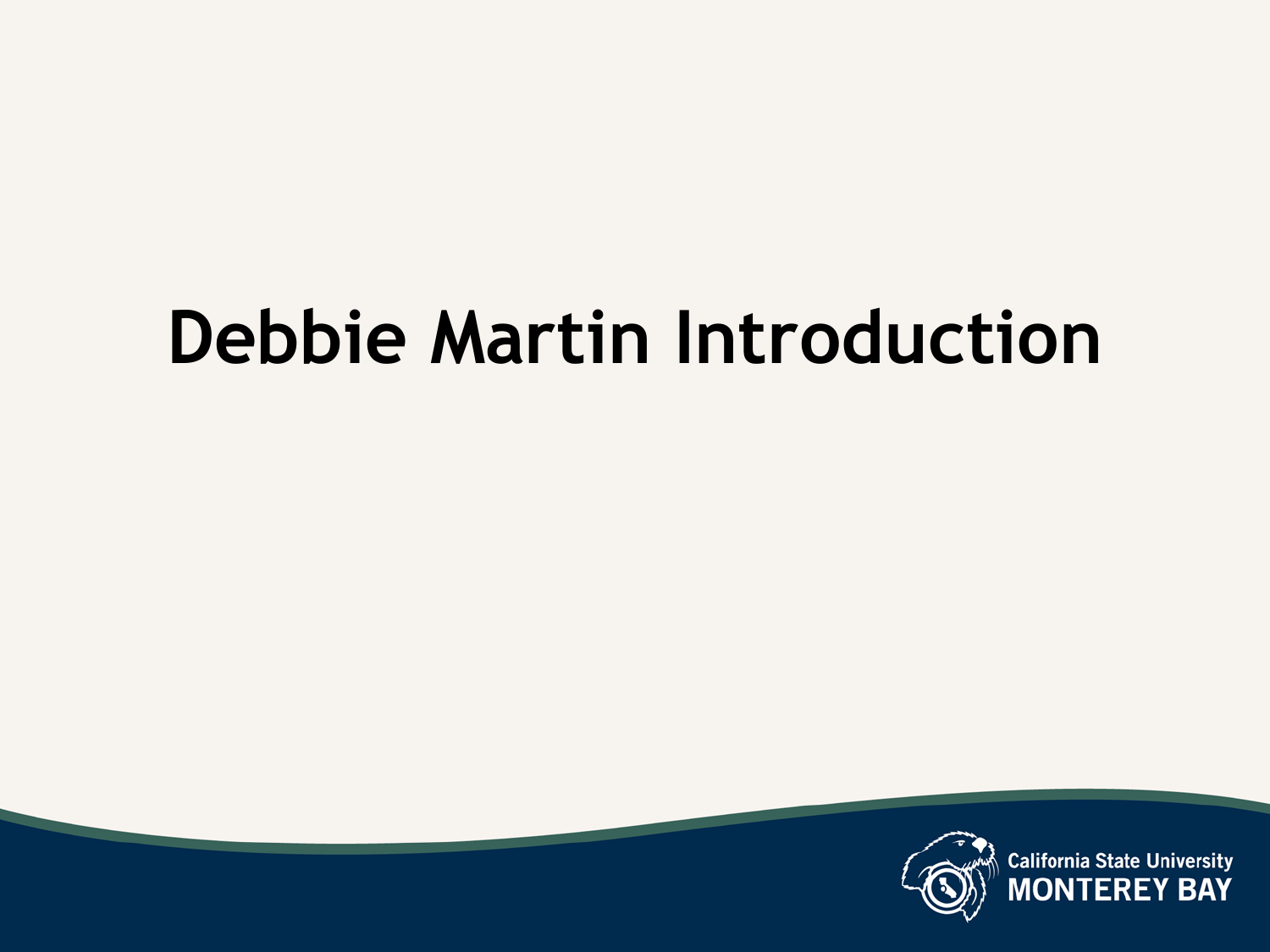# **PaymentWorks Feedback**

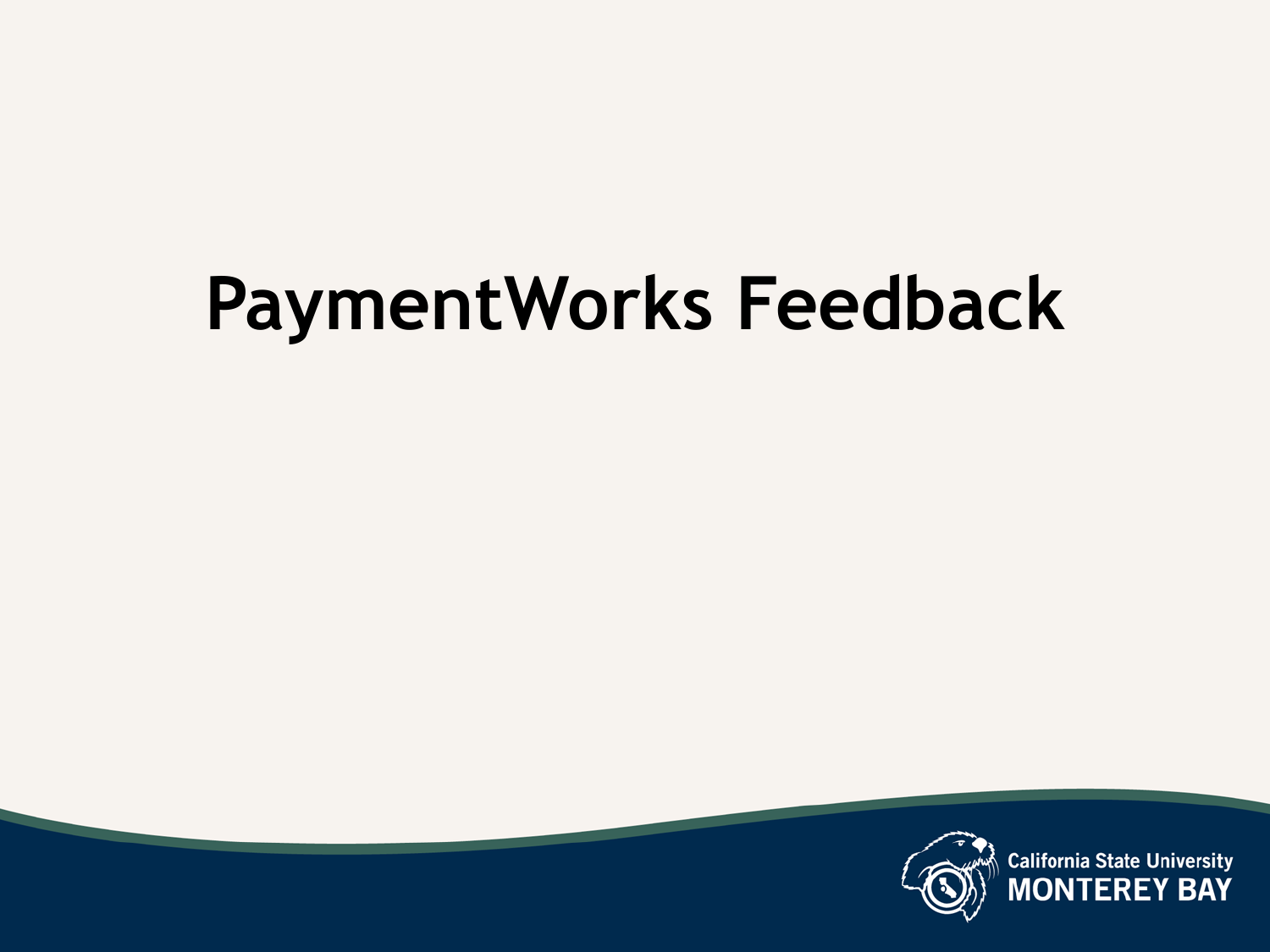# **PaymentWorks Feedback**

- Current State of Implementation
- Next Steps
- What's gone well?
- What are your challenges?
- What can we do to make it better for you and our vendors?



alifornia State U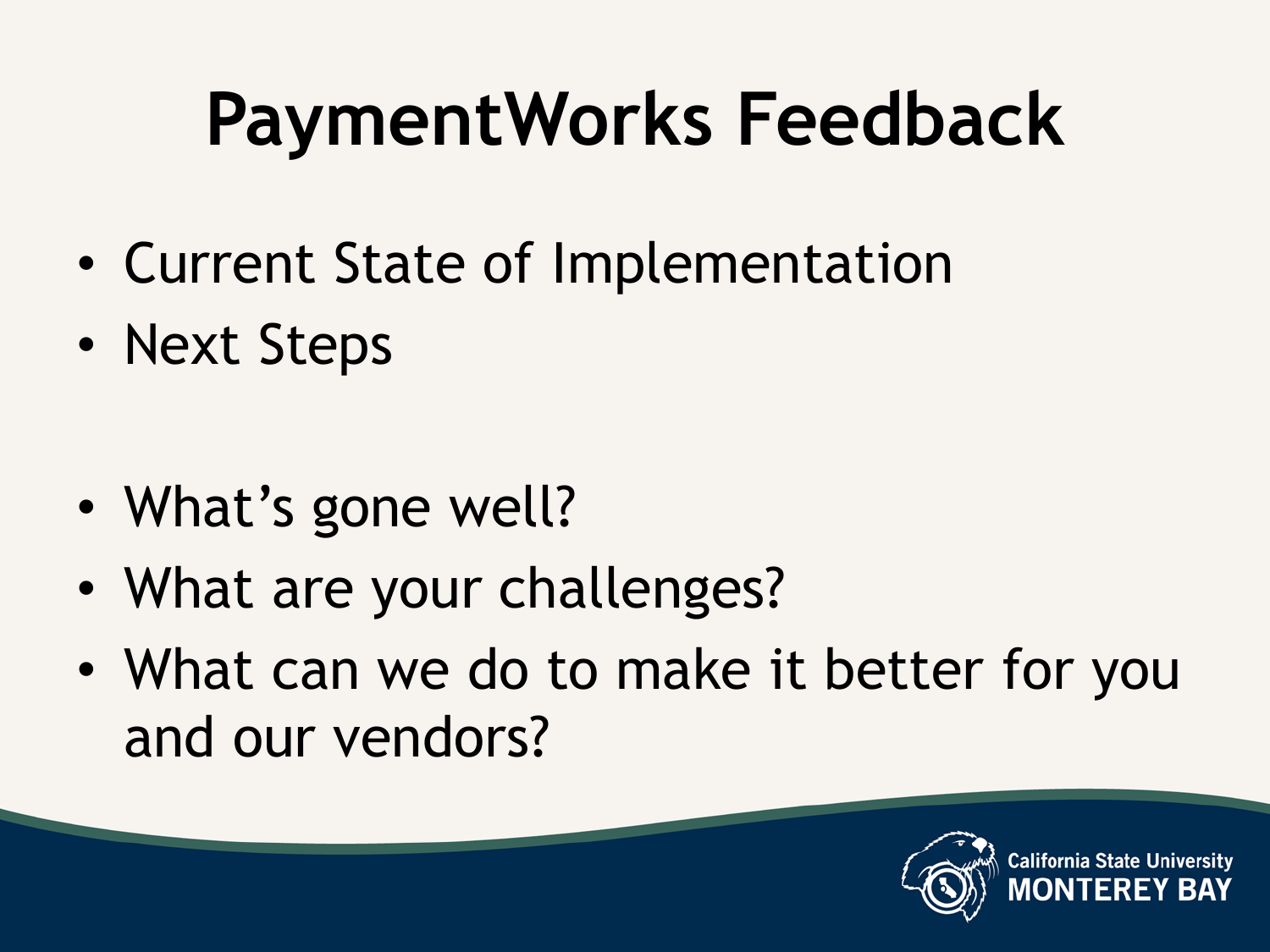# **Questica Project Review**

#### August 2019 Extended Cabinet Presentation

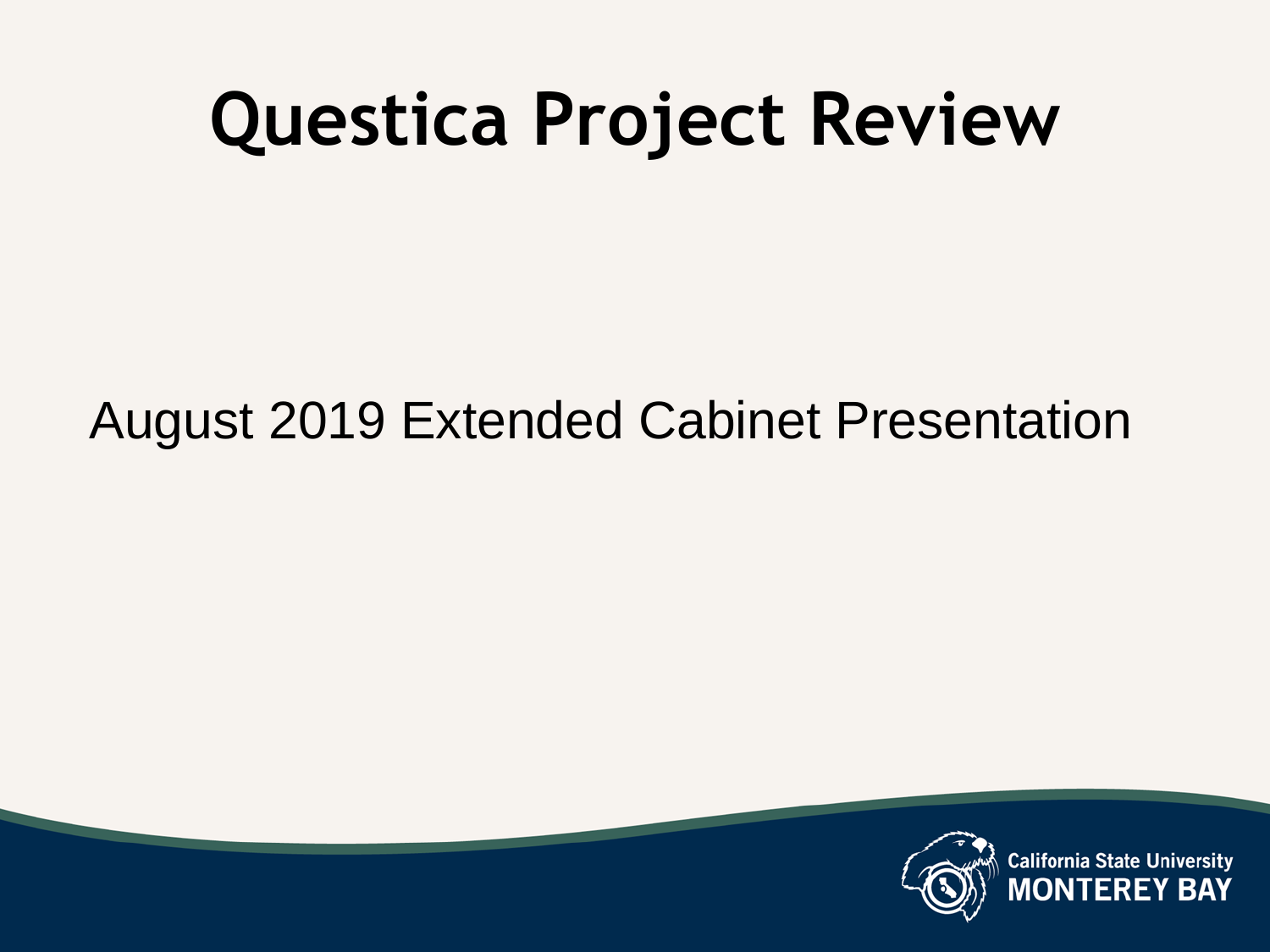#### **Objectives of Project**

- Simplify budget development process, monitoring and projections
- Review and update campus budget procedures and policies
- Implement effective *Position Budget Management* process



California State Un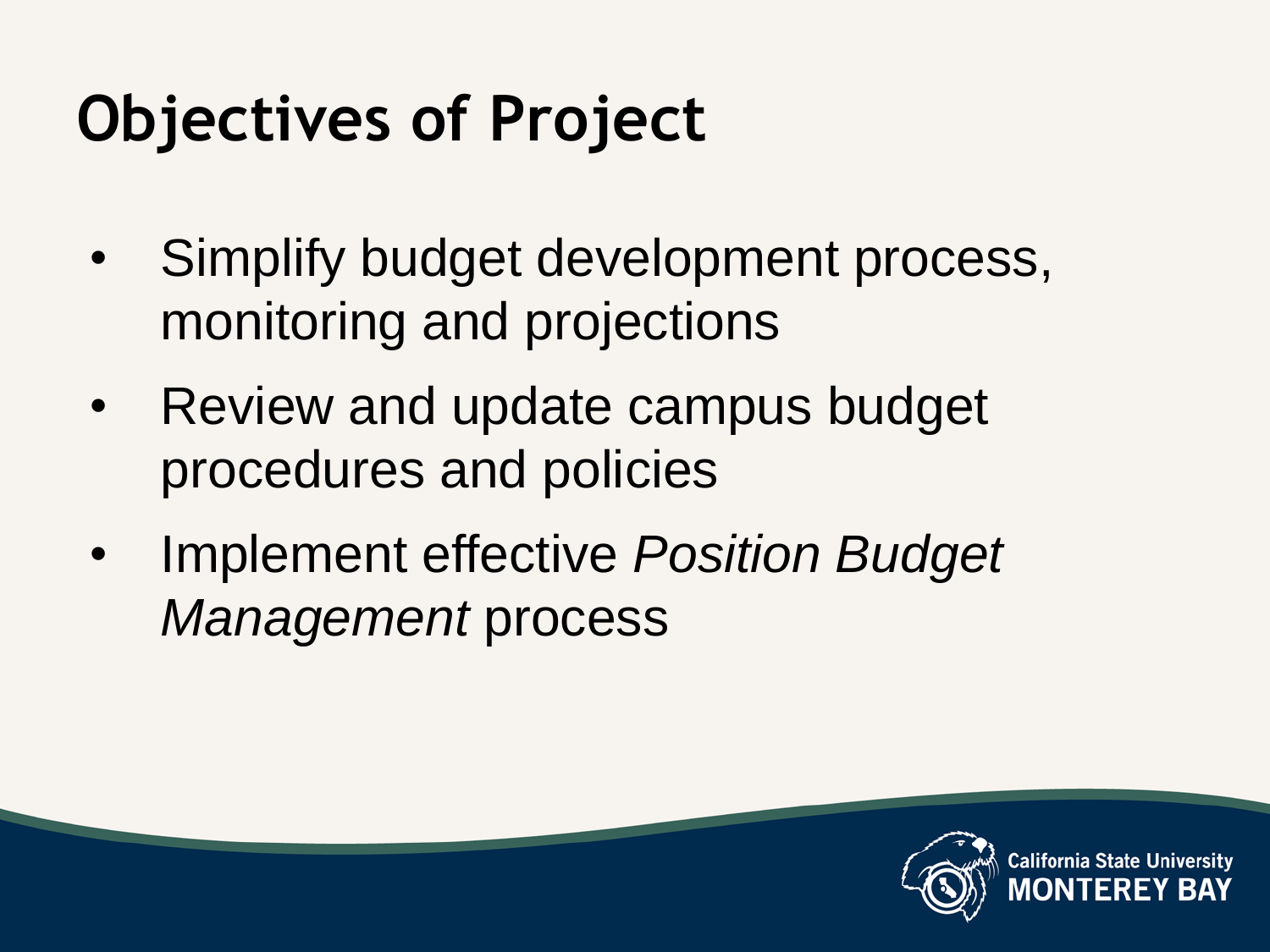### **Questica Budget Project Benefits**

- **Streamline Budget Process**: positions, workflow, change management
- **Transparency**: all workflow and data in one place
- **Reporting:** automated financial data warehouse integration; real-time
- **CFS Warehouse**: reduce need for data warehouse queries
- **Data Governance**: standardization of stakeholder budget development and reporting process

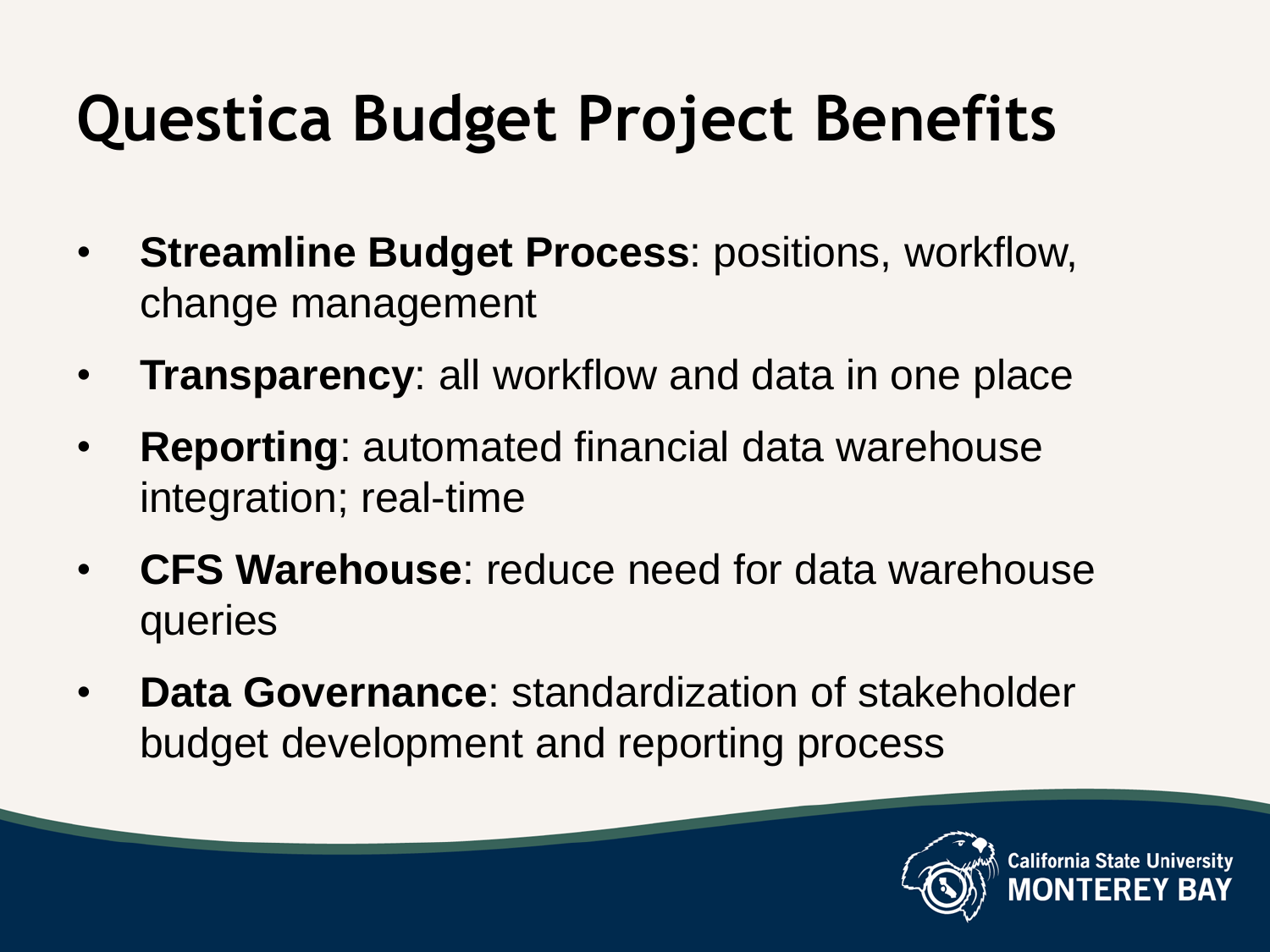#### **Implementation Roadmap**



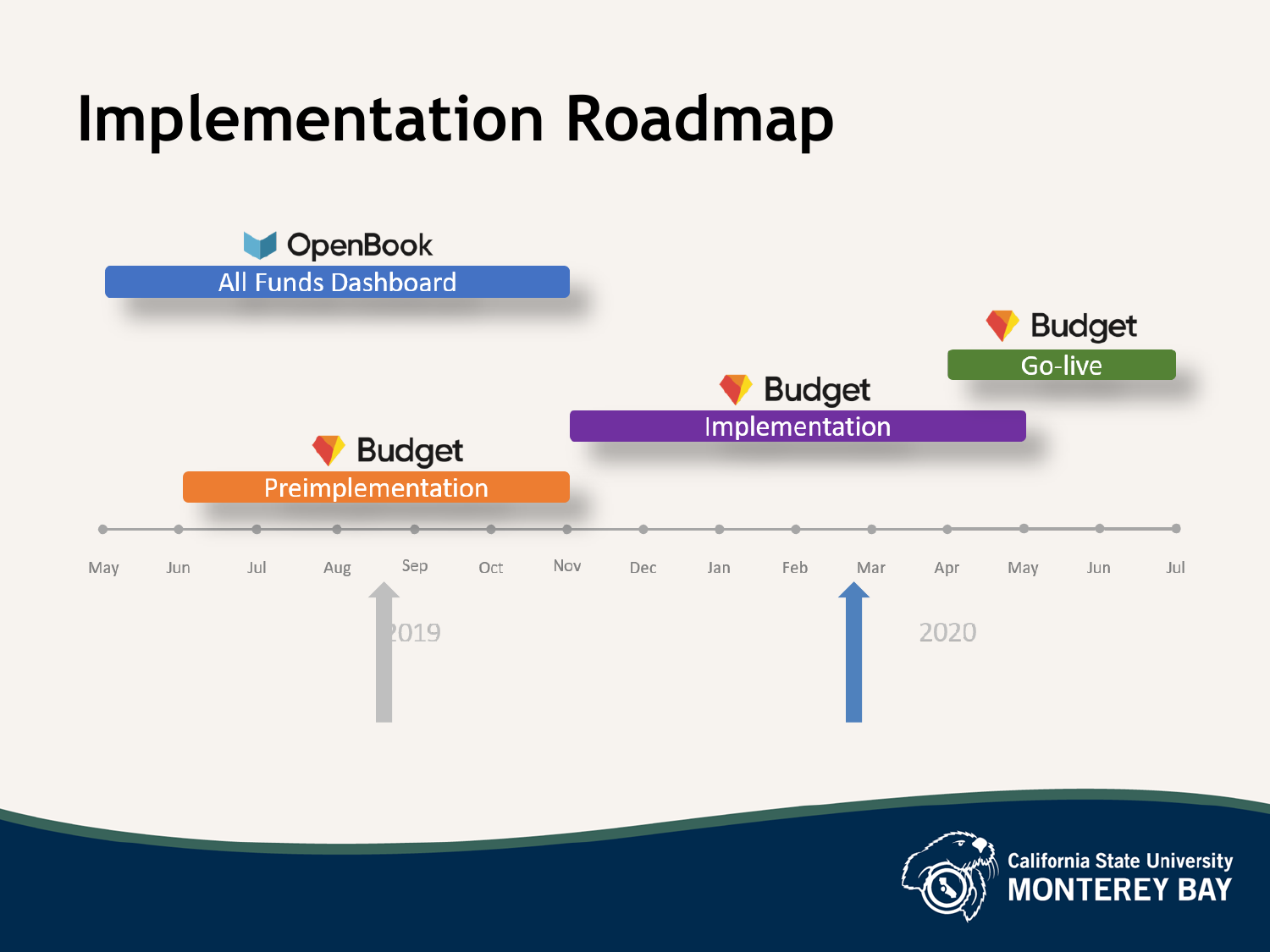# **Questica Budget Update**

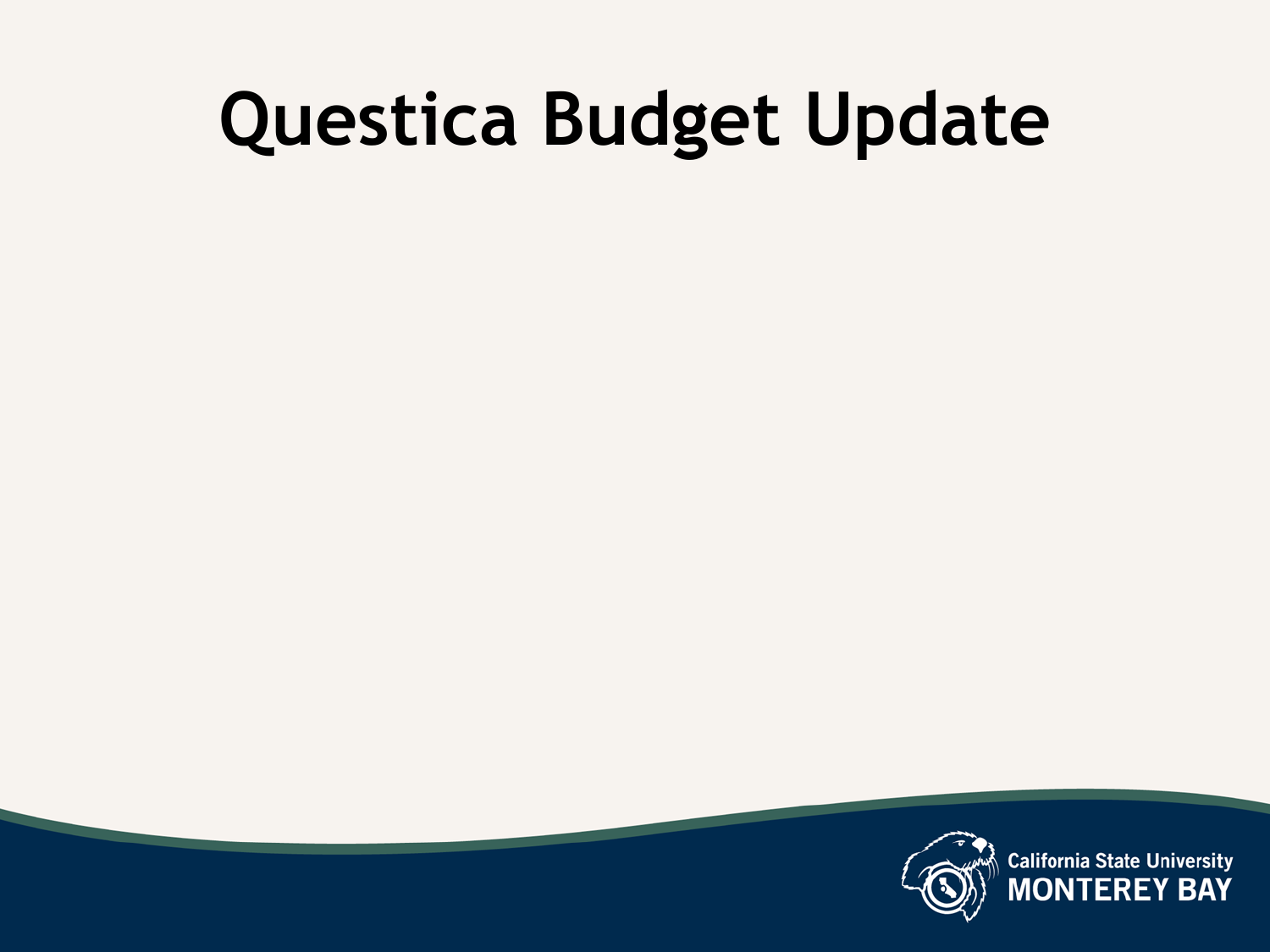## **Questica Budget Implementation Update**

- Designed for Your success
- Original Training and Rollout Plan
- Lessons Learned:
	- Pilot group
	- Working Groups Needs Analysis
	- From others (SLO, SB, Humboldt & Vanderbilt)
- Revised Training and Rollout Plan



**California State Un**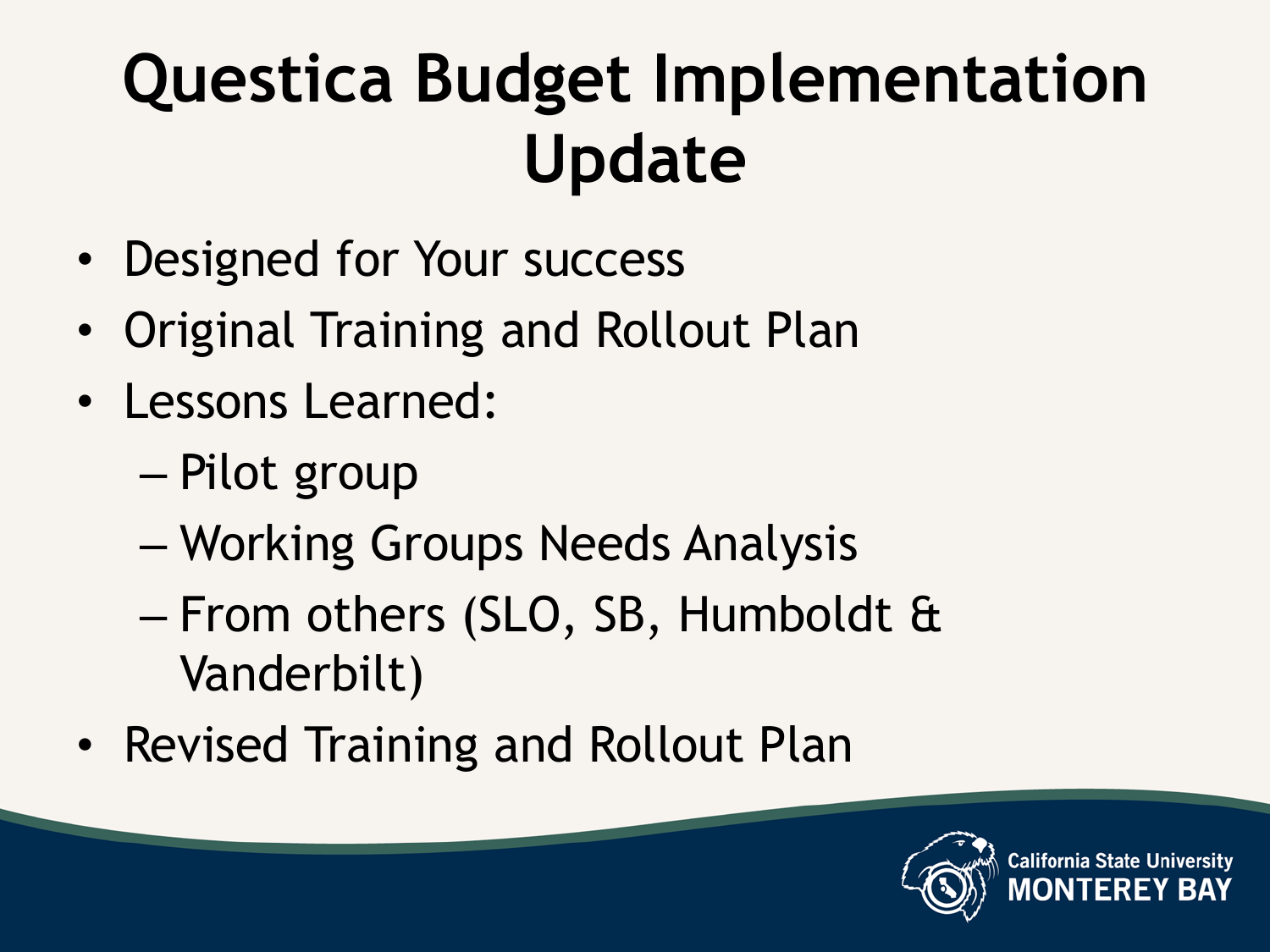## **Questica Budget: Designed for Your success**

- Designed for Your success:
	- Goal #1 Online Position Lists (eliminating the use of manual spreadsheets)
	- Goal #2 Answer the Question: How Much Budget Do I Really Have Available?
	- Goal #3 Combine information from Two Systems into One
	- Goal #4 Increase efficiency and have ondemand financial information



California State U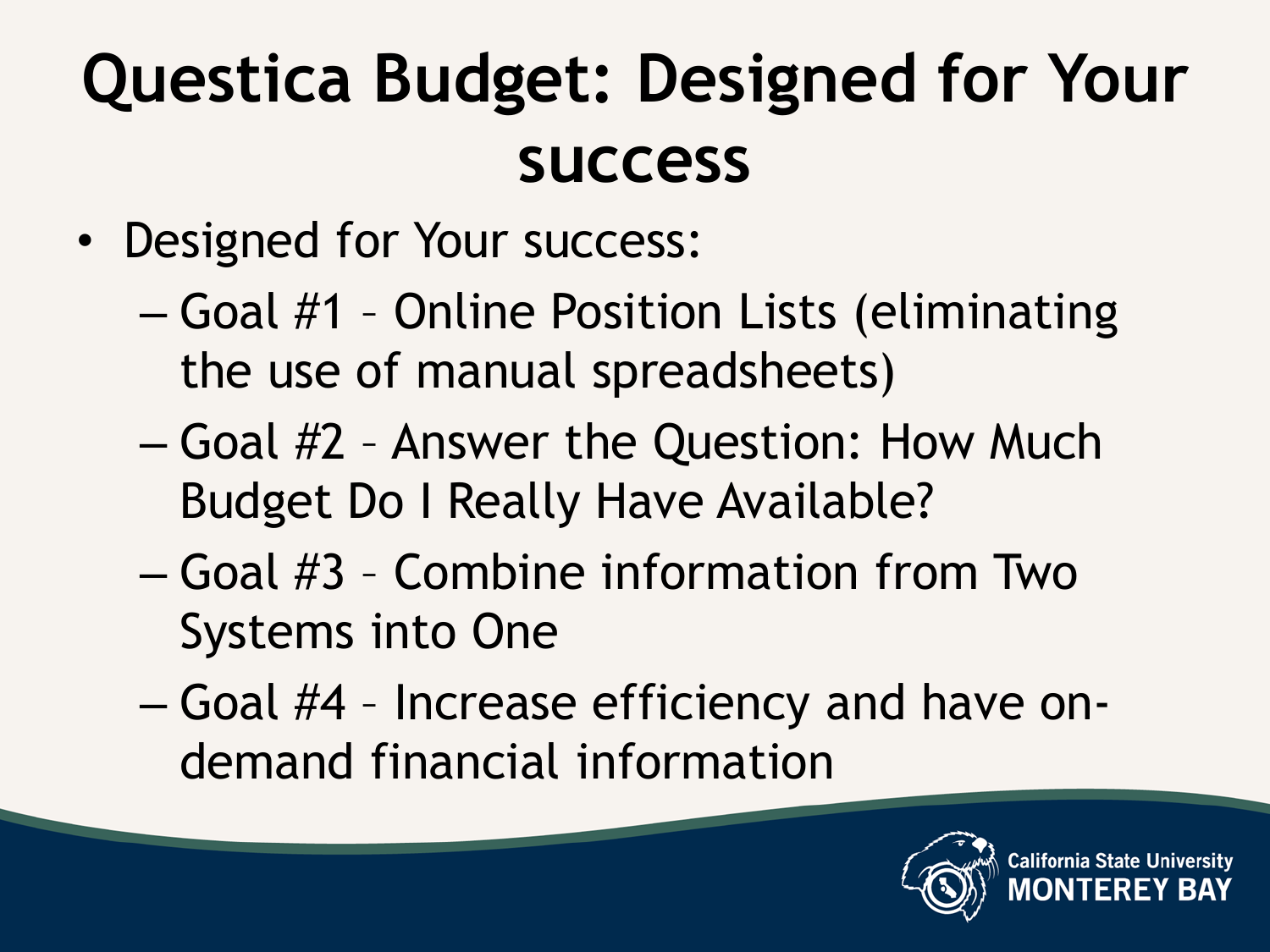# **Questica Budget: Original Training & Rollout Plan**

- Original Training and Rollout Plan
	- *February:* Pilot Testers to Test
	- *February:* Development of Campus User **Training**
	- *April:* Needs Assessments with each Division
	- *June:* Formal Questica Budget Training to be conducted by Division
	- July: Operational Go-Live Date



**California State U**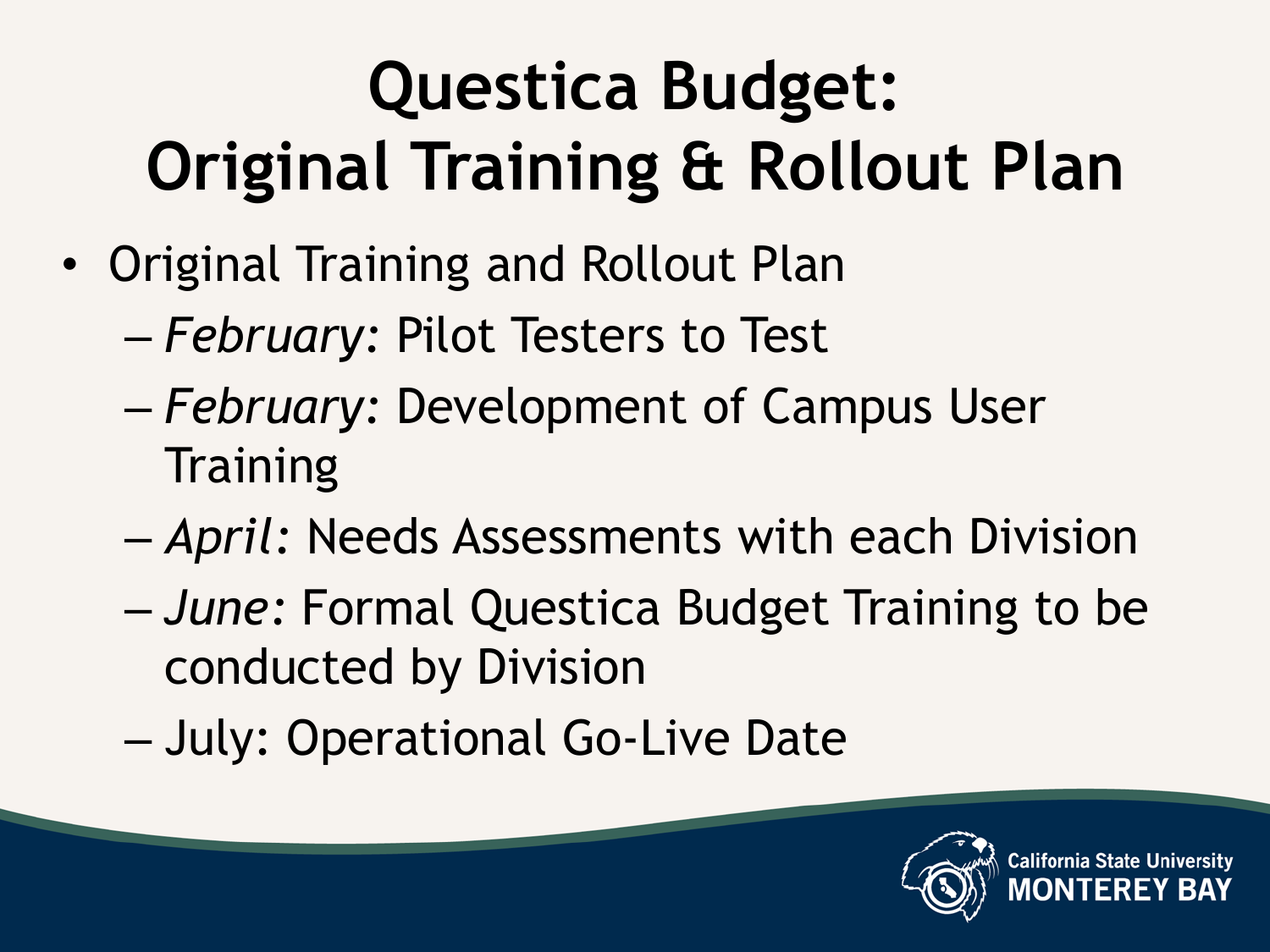# **Questica Budget: Lessons Learned**

- Lessons Learned:
	- Pilot group testers: they tested the workflow, userdefined roles, and critiqued the training plan.
	- Pilot group feedback: workflow/user-defined roles are operational. However, the complexity of the system related to the training plan would serve the campus better by moving the budget development input centrally and moving forward operationally July 1, 2020.
	- Working Groups Needs Analysis (posted on the Questica Project website)
	- From others (SLO, SB, Humboldt & Vanderbilt)

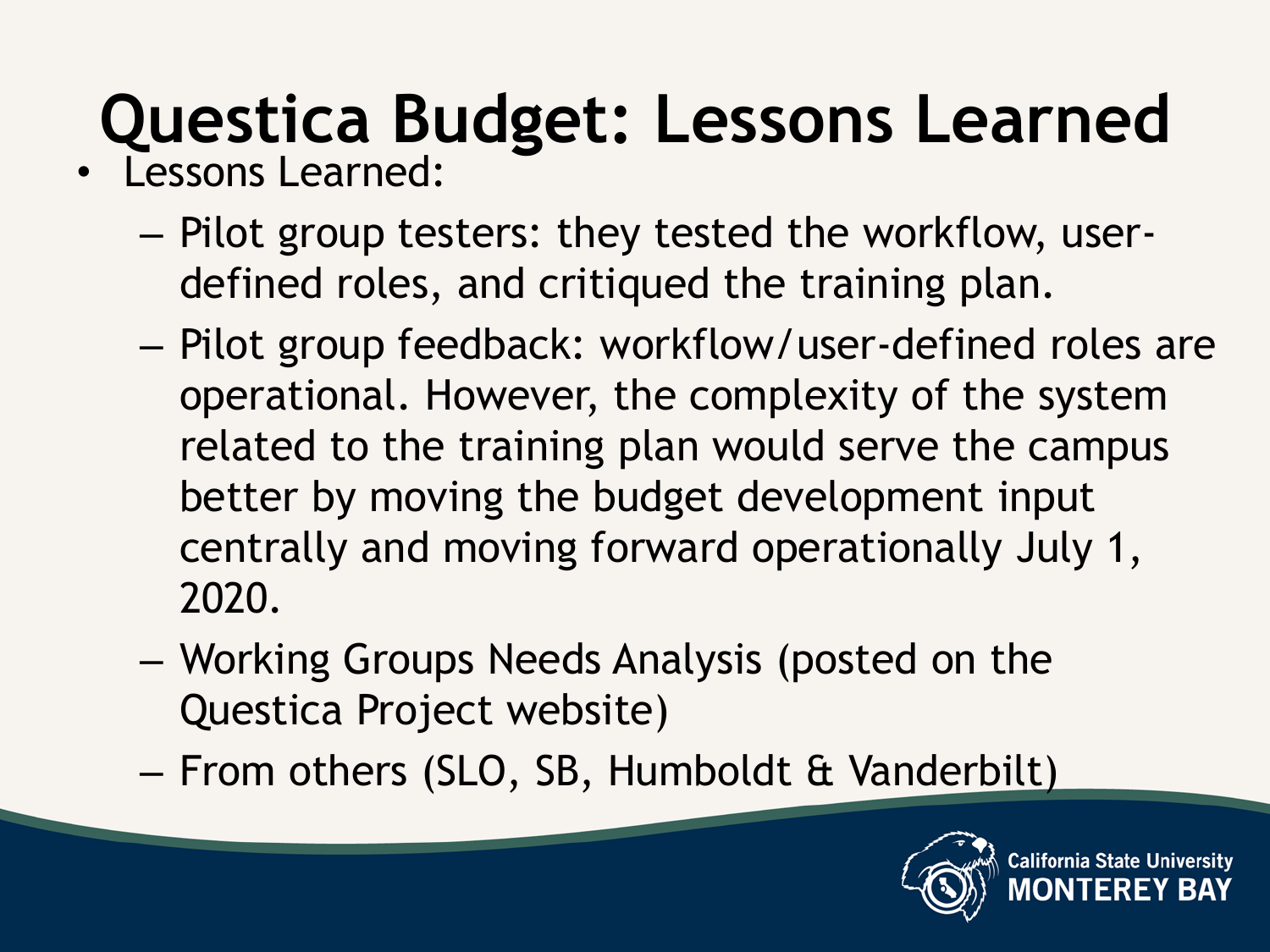# **Questica Budget: Revised Training & Rollout Plan**

- Revised Training and Rollout Plan
	- *February-June:* Pilot Testers Continue to Test
	- *March-June:* Pilot Division Admin & Finance (AF) to Test
	- *April:* Needs Assessments with each Division
	- *June:* Formal Questica Budget Training to be conducted by Division
	- July: Operational Go-Live Date

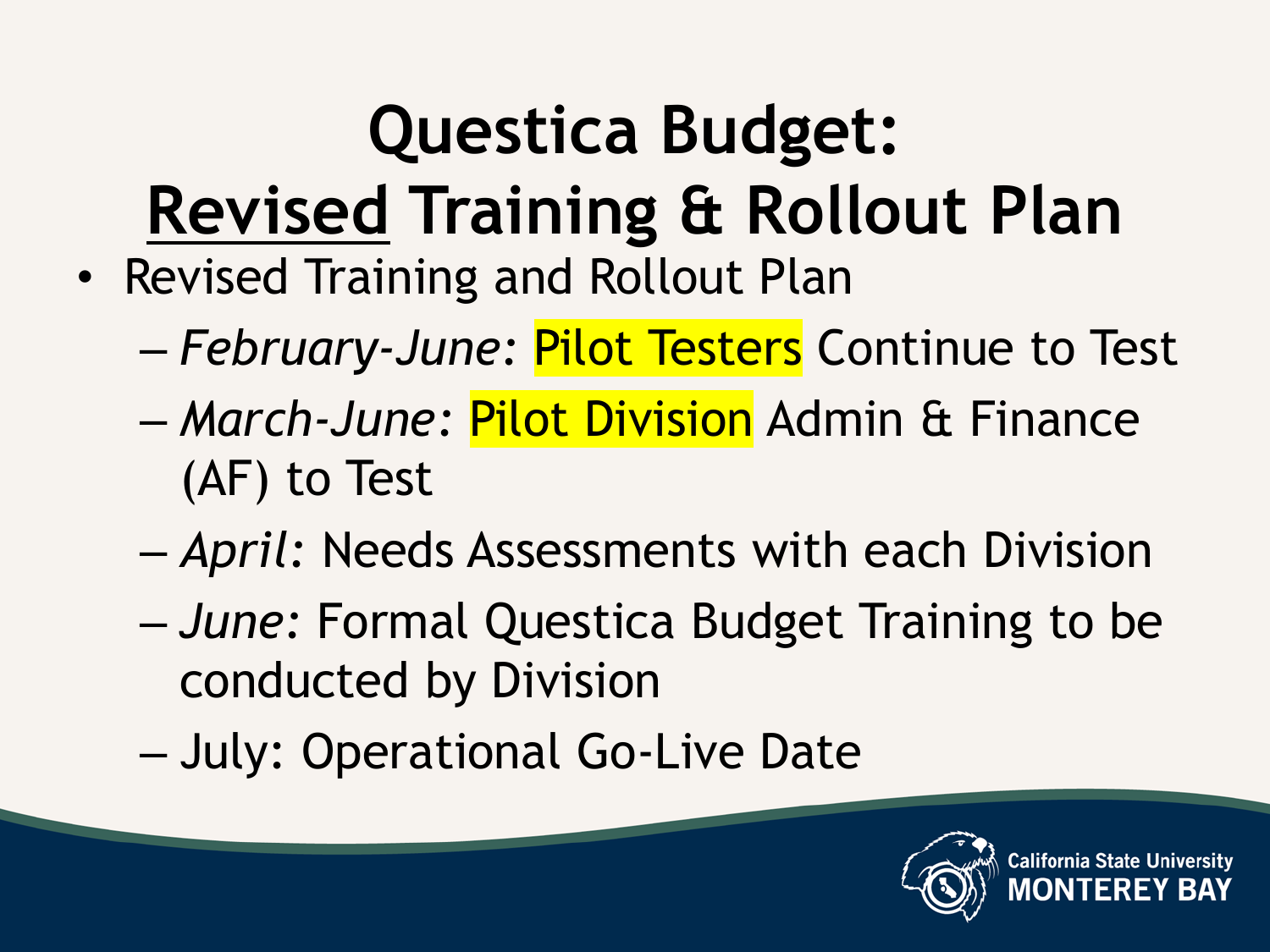#### **Other Questica Updates**

- Last Month ASM/Budget Office was working on:
	- Defining user roles *done*
	- Defining security permissions *- done*
	- Validating salary information *- done*
	- Creating learning tools for the campus users *– pending*
	- Testing budget development *– pending*
	- Pilot group identified we will have them in the system shortly – *done and they informed the training plan*

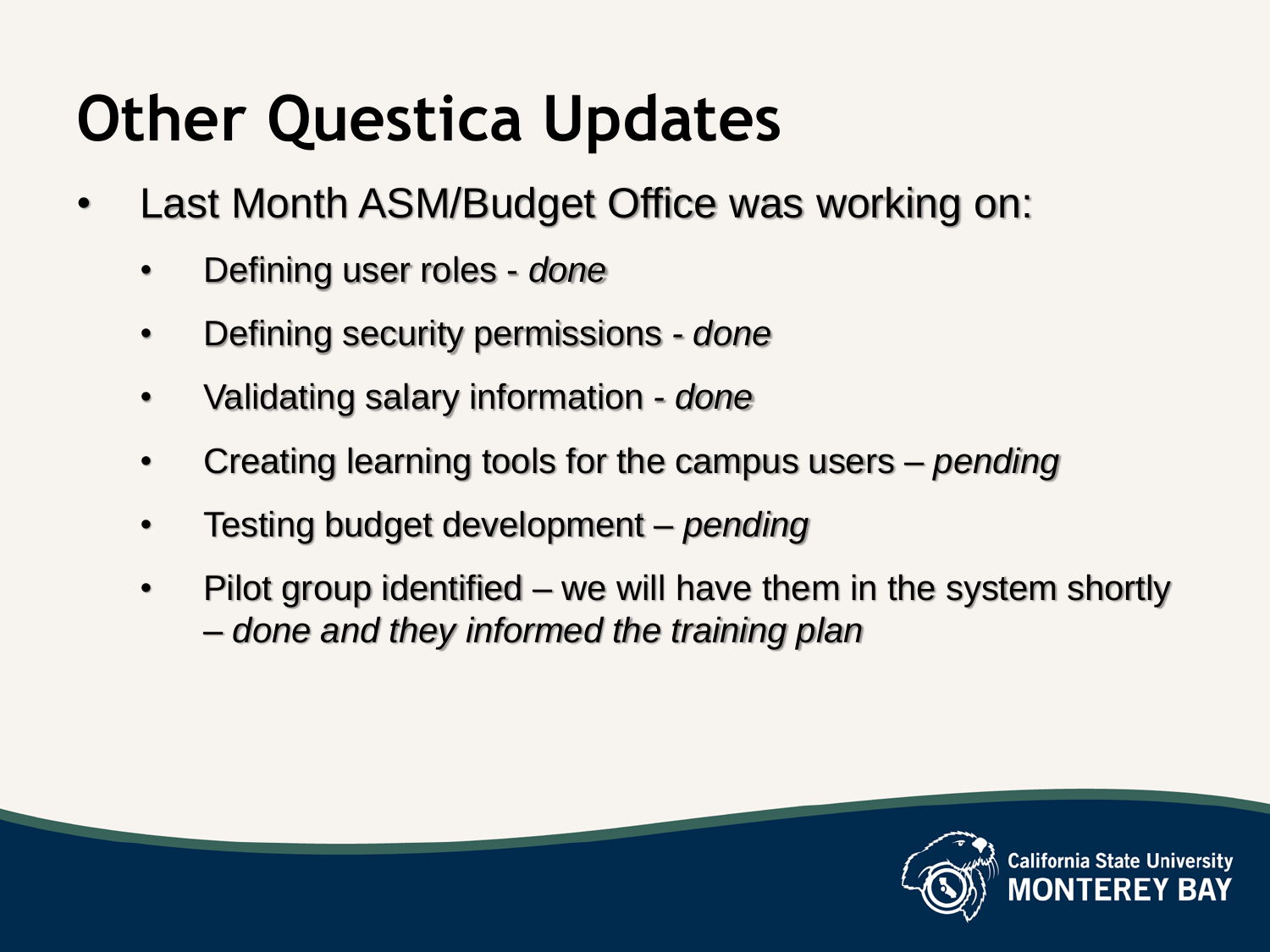#### **Other Questica Updates**

- Currently ASM/Budget Office:
	- Meeting with Divisions regarding their business/user needs
	- Creating the learning tools for reporting needs and to assist the divisions in validating their salary information
	- Continuing to create learning tools for the pilot groups based on feedback
	- Continuing to create learning tools for the campus users
	- Budget development to be done on a status quo basis by the divisions and input into Questica to be done centrally. This will minimize the impact on the divisions of having to learn the system while also adhering to the deadlines.